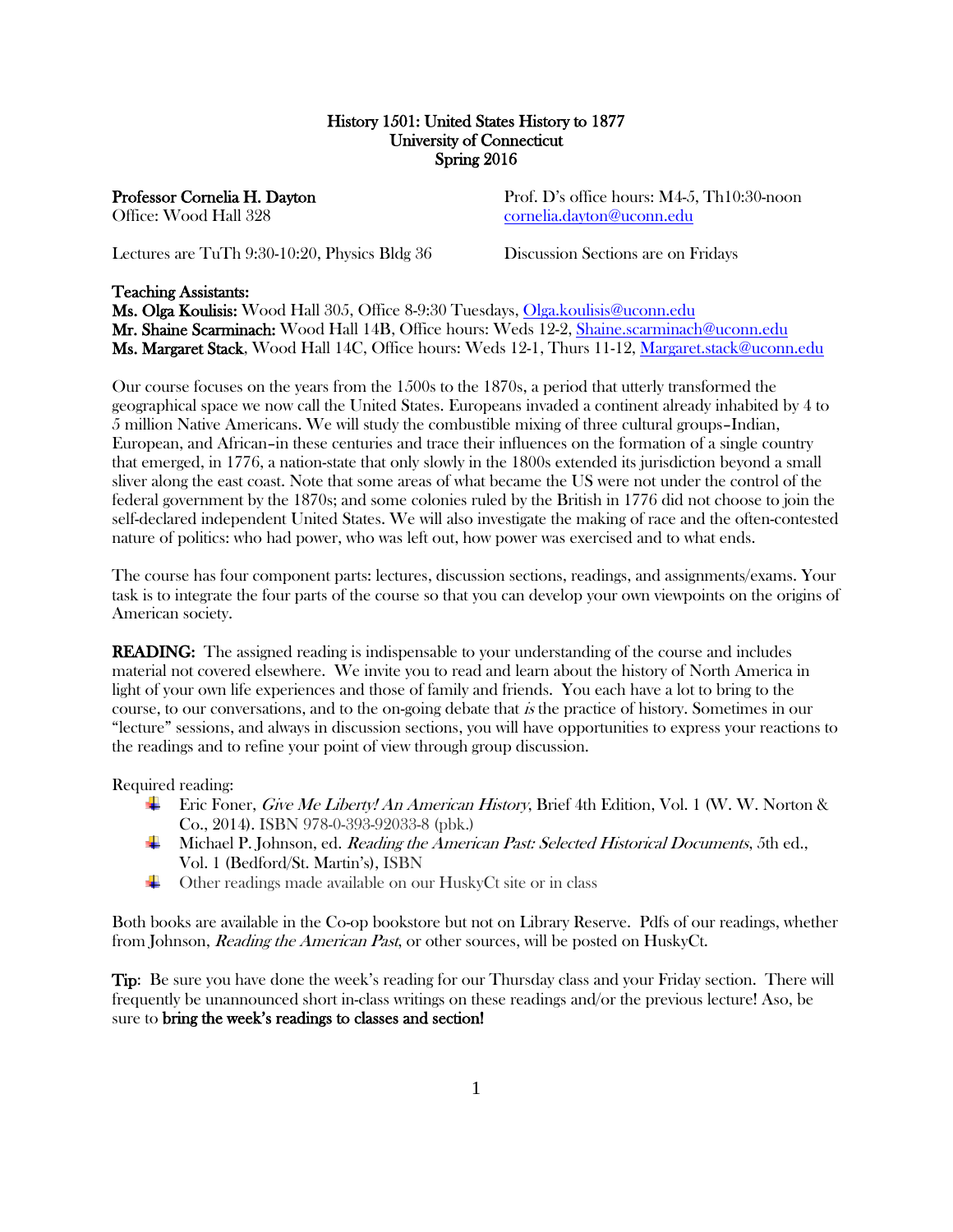LECTURES: The lectures are designed to supplement not replace or duplicate the assigned readings. **Both** attending lectures (and taking notes) and reading Foner's textbook and other assigned materials are crucial to passing and doing well in the course. Lectures will often raise questions not included in the reading or suggest alternative interpretations. Of course, lectures represent the viewpoint of the lecturer and are no more definitive than are the materials you are reading. If questions arise during lecture, PLEASE ASK. Power Point slides that offer a basic outline of the lecture and some (but scarcely all) of the material to be covered will be posted late the night before each lecture (with an updated version posted by class time); these will remain up on HuskyCT through the semester (under the pertinent Week).

PORTFOLIOS: Twice during the semester, you will turn in a Portfolio of Primary Source Analyses. To get practice at this, in Week 2, you are required to bring one PSA that you've completed to Section—to get peer feedback. Each Primary Source Analysis follows the same format: 11 prompts/questions that are contained in the Primary Source Analysis Instructions on HuskyCt. (Occasionally, your instructors may add a 12th question.) Over the semester, you will complete 6 PSAs, on 6 documents you have **chosen** among the starred (\*) documents listed on this syllabus (3 from Weeks 1-5 for Portfolio #1; 3 from Weeks 6-12 for Portfolio #2). Portfolio #2 will also contain one slightly different PSA—a Comparative PSA on a designated set of primary sources with a thesis/argument in your own voice (the worksheet for this, with instructions, will be posted on HuskyCt). You will be submitting your Portfolios via HuskyCT and SafeAssign. For submission, you need to string your PSAs together so that they are contained in one file; also, files must have an extension of .docx, .doc, or .rft-- otherwise they are not acceptable and are subject to the lateness penalty. TIPS: Do not turn in rough drafts: your PSAs must be complete! If you want to discuss our Primary Sources collaboratively, that's fine, but be aware that each PSA you turn in must be in your own words. You are invited to bring PSAs to your Teaching Assistant's office hours for feedback. Each PSA will receive an individual grade (on a 100-point scale); when calculating your overall Portfolio grade at the end of the semester, we will drop the PSA with the lower grade (not including the Comparative PSA worksheet). The Portfolios comprise 20% of your course grade. (Note: There are no (other) papers in the course).

**POP-UP WRITINGS:** To help you keep up with the reading and to provide a touchstone for discussion and debate during our lecture sessions, sometimes during our lecture sessions you will be writing paragraphs (3-4 sentences) or short bulleted answers in response to a prompt. These unannounced (hence "pop-up") writings will typically occur at the beginning of class time and last no more than 8 minutes. Be sure to have paper and pens with you so that you can easily write on a blank or ruled sheet for these. Mostly, they will be based on the reading for that week or the previous week; they will ask you both to demonstrate your comprehension of central points in the course materials and to interpret historical developments we are studying. Sometimes they may ask you what you already know about a subject—prior to being in this class. Some of these pop-up writings will be ungraded--designed for in-class use only. A few may be evaluated through peer review or swapping. FIVE will be turned in and evaluated by the teaching staff on a Check plus/Check/Check-minus basis. Your Pop-up Writings comprise 5% of your course grade.

EXAMS: The format for the Week 7 midterm is described below. Think of the final as cumulative, in that the essay portion will ask you to think broadly about the whole course. For both exams, we will post details on the format and other guidance on the class website. For in-class writings and exams, use a pen, please (no pencil); in our exams, we will supply the Blue Books. For the midterm, a make-up exam will be given only with a note from the doctor or appropriate documentation; the make-up will be given at the instructor's convenience and will be different, more challenging than the regular-administered exams; missing the makeup exam day will result in a zero on the missed exam. If you have bunched finals (2 or more exams on one day) or a religious conflict with our Final exam, or some other reason that might merit a re-scheduling, this is not handled by the course teaching staff: you MUST consult and get permission from the Dean of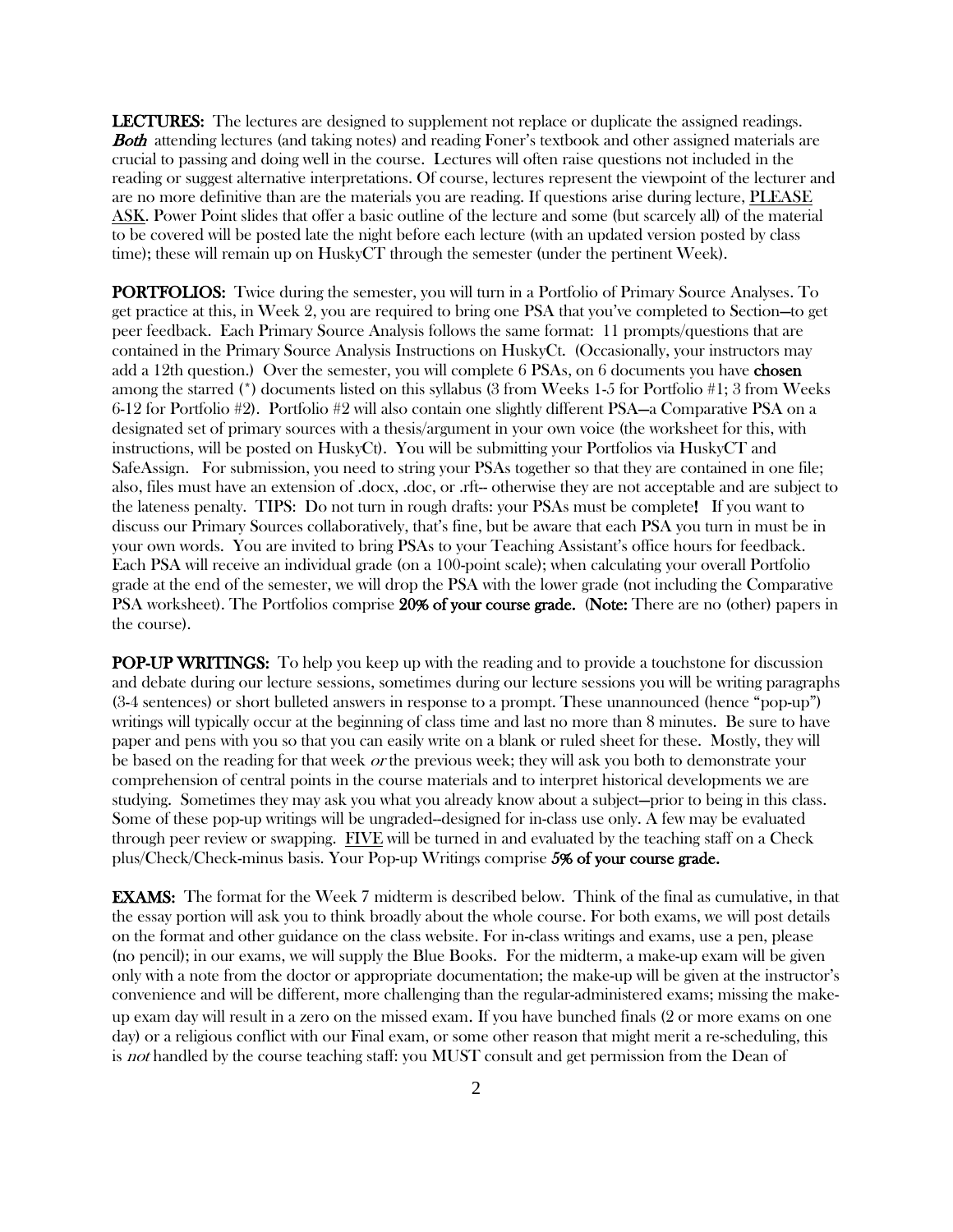#### Students Office PRIOR to April 23rd.

DISCUSSION SECTIONS: Discussion sections are vital to the course. Your section leader (Teaching Assistant) has primary responsibility for grading your written work and exams and for guiding you through assignments and facilitating discussion; regular engagement and participation at weekly section meetings is expected. You should come to the weekly section meeting having completed the assigned reading, prepared with questions and ready to discuss the reading critically and in detail.

ELECTRONICS POLICY: No laptops, phone, or other devices—either during lecture sessions or Friday sections. Phones/devices used for texting, etc., will be ordered to be put away, or else quarantined(!), until the end of the class session. We adopt the unplugged classroom as a learning strategy: it encourages you to focus on what is happening in the classroom; it facilitates peer-to-peer and student-instructor interactions; it gives us all a break from being on-line and on-electronic call. If you have an emergency situation in which you need to have a phone on during class, you must alert the instructor before the start of class. If you have an injury or condition that necessitates course note-taking with a device, you must bring documentation and sit where the instructors stipulate.

**LATENESS POLICY:** If you cannot submit a written assignment on time, you must request an extension from your Teaching Assistant in advance of the day on which it is due. Late portfolios will lose 1/3 of a grade every 24 hours. Extensions will be granted only for extenuating circumstances that can be documented like illness or some unforeseen emergency. Always keep a copy of your assignments in order to avoid problems stemming from lost, mislaid, or mis-delivered documents or technical/downloading glitches.

ACADEMIC INTEGRITY AND MISCONDUCT: I take academic honesty and integrity very seriously, and expect everyone in my classes to do so as well. Cheating and plagiarism includes but is not limited to: providing or receiving assistance in a manner not authorized by the instructor in the creation of work to be submitted for academic evaluation (e.g. papers, projects, and examinations); presenting as one's own the ideas or words of another; arranging to submit the same paper to two course instructors as if each paper were the independent work of different student-authors; doing or arranging for unauthorized academic work for which another person will receive credit or be evaluated; and presenting the same or substantially the same papers or projects in two or more course without the explicit permission of the instructors involved. A student who knowingly assists another student in committing an act of academic misconduct shall be equally accountable for the violation, and shall be subject to the sanctions and other remedies described in *The Student Code*. Take the time to check this out, so that you know the scoop: <http://community.uconn.edu/the-student-code-preamble/> opens up the opening page of the code. If in the context of our course you are unsure what constitutes academic dishonesty, don't hesitate to come to talk with your teaching assistant or the instructor.

EVALUATIONS AND GRADING: Grades will be assigned on the following formula:

| Pop-up writings (in-lecture)           | 5%  |
|----------------------------------------|-----|
| Portfolios                             | 25% |
| Section participation and written work | 20% |
| Midterm                                | 20% |
| Final                                  | 30% |

Extra participation points: you can earn 2.5 (on a 100-point scale) by attending and reporting on a historyrelated Campus Event: eligible events will be posted on the HuskyCt course calendar and announced in lecture. One eligible Campus Event is the public lecture given by Duke University professor Thavolia Glymph on the Civil War era, on Wed. March 30 at 4:30 at Konover (the Dodd Center). Your report should consist of a two-paragraph, informative summary of and commentary on the event, plus a question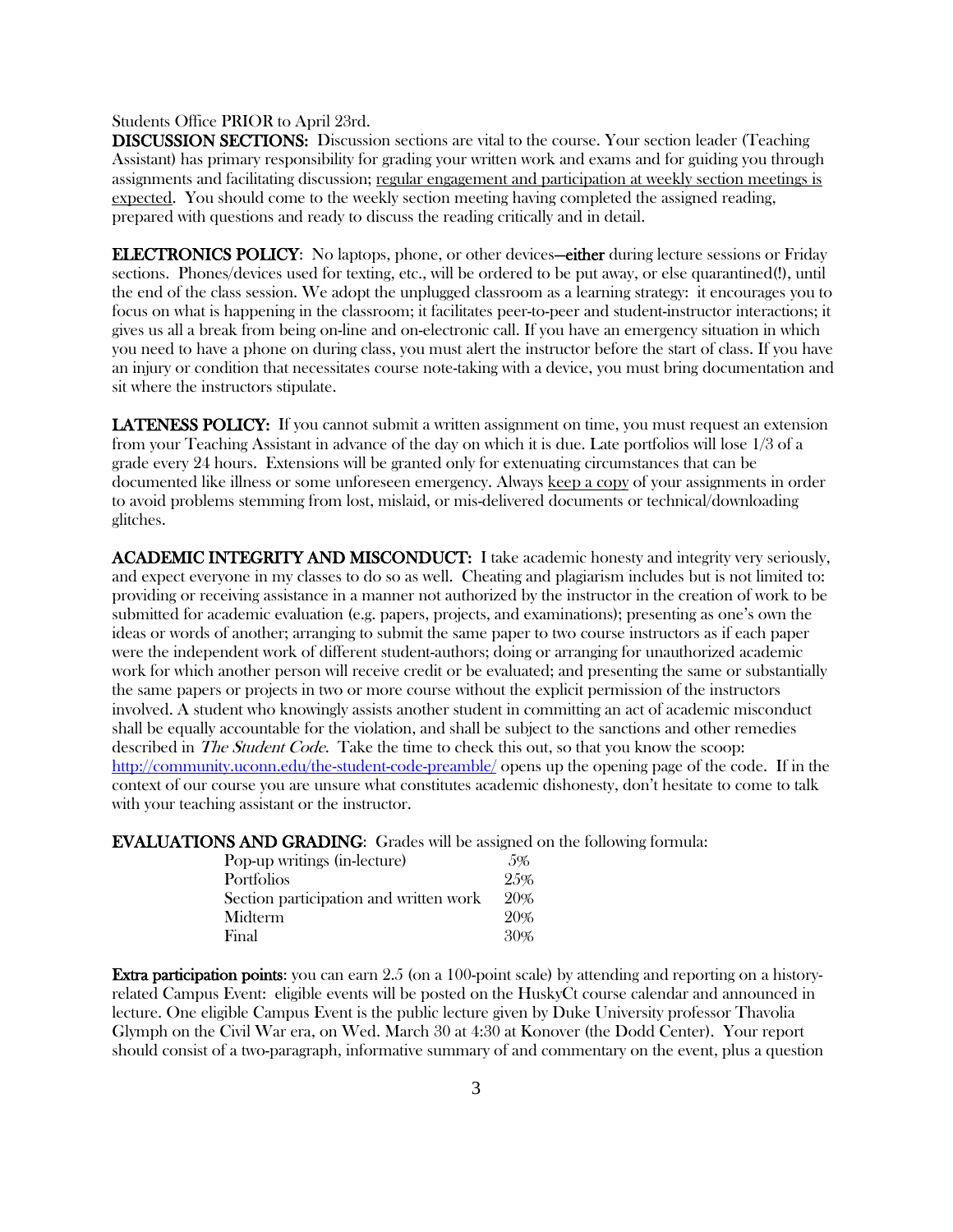that you would have liked to ask the speaker(s) or curator/creator (or did ask!). Submit your report as a posting to the dedicated Discussions thread on HuskyCT, preferably within a week of the event.]

Note: A student who fails to complete either of the portfolios, the midterm or final exams, or who earns an F in section participation or in pop-up writings, will fail the course.

Remember that your work will be evaluated and graded by the Teaching Assistant who leads your Friday section. Thus your TA is your go-to person for guidance on upcoming assignments and the course in general. In addition, Prof. Dayton is also a readily available resource for questions, conversation, and any concerns you have relating to our course. If you wish to ask for an assignment grade to be re-evaluated, you must first consult with your TA, who will review the issue. Only after that process is complete will Prof. Dayton consider the matter, and if you decide to submit the issue to her for review, be aware that the grade could be the same, or higher or lower.

CAMPUS RESOURCES: It is not uncommon for students in the midst of a semester to run into some sort of obstacle, distressing situation, or circumstance which makes getting their academic work done difficult. Don't hide, if this happens! The teaching staff in this course are here to help you get through the course and the semester successfully. Also, be aware that the university has a wide array of resources, tips, drop-in sessions and stress-reducing classes, and staff who have quite a lot of know-how to address what you are going through: see the Student Resources page [\(http://dos.uconn.edu/student-resources/\)](http://dos.uconn.edu/student-resources/) and http://counseling.uconn.edu/.

LEARNING OUTCOMES: after completing History 1501, students should be able to: - Explain the magnitude of the US electing its first African-American president, and potentially its first female president, in the context of the nation's history

- Describe some of the major dynamics that occurred with the mixing of three cultural groups-–Indian, European, and African–as these related to colonization processes and the formation of a nation-state - Identify and debunk some of the myths and misperceptions that still circulate in popular culture about the indigenous America, the colonial period, and first seventy years of United States history - Tell friends about some of the fascinating people, surviving sources and artifacts, new databases and crowdsourcing opportunities, and historical conundrums that you discovered through this course

Be aware that minor changes may be announced to this syllabus as we progress through the semester.

# Our Schedule

Week 1, January 19 and 21: New Worlds

Reading: Foner, Give Me Liberty, Chap. 1

Johnson, *Reading the American Past*, "Introduction for Students," viii-xiv Primary documents:

- Bartolomé de Las Casas, excerpt from his 1528 book, History of the Indies (Foner, 28)
- Josephe's statement in 1681 about the Pueblo Revolt (Foner, 29)
- Christopher Columbus's diary entries, October 1492 ( Johnson, 20-23)\*
- Web visit: read the first and last sections of Wikipedia's entry on Columbus Day: [https://en.wikipedia.org/wiki/Columbus\\_Day](https://en.wikipedia.org/wiki/Columbus_Day)

Week 2, January 26 and 28: Planting

Reading: Foner, Give Me Liberty, Chap. 2, Beginnings of English America, 1607-1660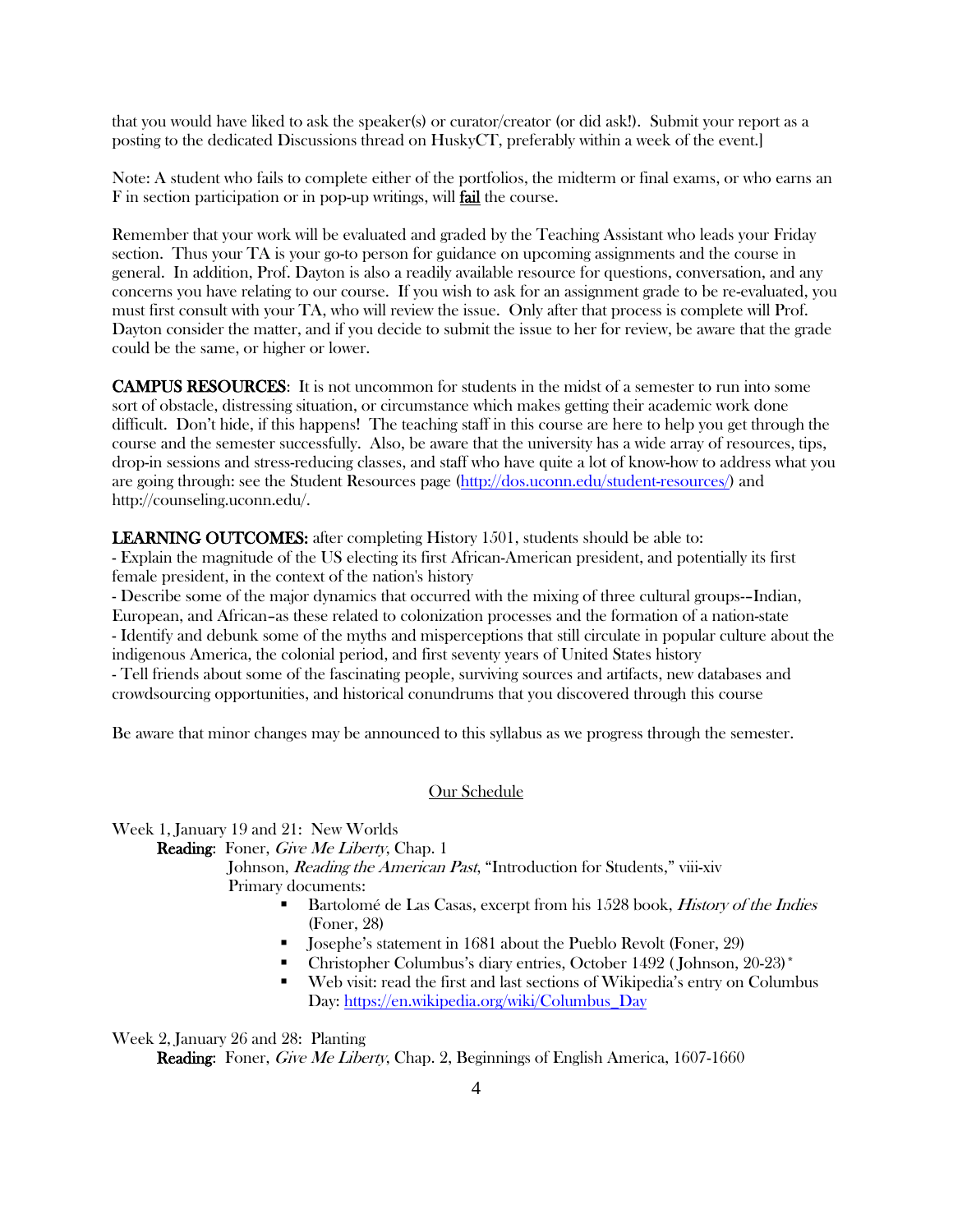Primary documents:

- Roger Williams, observations of New England Indians, 1643 (in Johnson, 61-65)\*
- Anne Hutchinson's exchange with Gov. John Winthrop during her 1637 trial, WA 80-83\*
- indentured servant Richard Frethorne's letter to his parents, 1623 (in Johnson, 37- 41)\*
- a printed servant indenture form, 1635 (1-page pdf)

Bring to section: Your Primary source analysis (PSA) of ONE of the 3 starred (\*) documents assigned for this week. You must have **a hard copy with you** for peer swapping, general guidance, and to receive completion credit. After class, you will revise the PSA and include it in your Week 5 Portfolio.

Week 3, February 2 and 4: Anglo-America Develops, 1660-1750

Reading: Foner, Give Me Liberty, Chap. 3

Primary documents:

- Virginia's 1643 tax law and two court cases testing it (1-page pdf)
- Richard Ligon on how sugar planters made Barbados and Jamaica the English empire's richest colonies, 1657 (4-page pdf).\*
- Andover, Mass.'s minister's slave marriage vows\* (1-page pdf)

## Week 4, February 9 and 11: Consolidation amid Conflicts

Reading: Foner, Give Me Liberty, Chap. 4

Primary documents:

- advertisements for runaways (Read these in Johnson, 90-93, AND on 2-page pdf)
- Mary Jemison on her experience of capture and adoption as a Seneca, 1755 (in Johnson, 99-103)\*
- Pontiac's speeches, 1762 and 1763 (Foner, 134)

Week 5, February 16 and 18: Some Colonists Decide to Rebel

Reading: Foner, Give Me Liberty, Chap. 5 through p. 157

Historian's take: Joseph Ellis on Drafting & Editing the Declaration (5-page pdf) Primary documents:

- 3 Bostonians on political tensions (in Johnson, 103-110)\*\*\* [you have the option of writing a PSA on each one of these three documents]
- Thomas Paine, excerpt from Common Sense, 1776 (Johnson, 119-123)\*
- Jonathan Boucher, loyalist, defines liberty, 1775 (Foner, 167)
- Declaration of Independence (Foner, A-2)\*

Map quiz, sometime this week: Which of Britain's American colonies opted *against* rebellion?

DUE: Portfolio#1, consisting of 3 PSA worksheets on eligible documents (including your Week 2 PSA—revised and improved!): Bring hard-copy to section AND submit your Portfolio (as 1 or 2 files) to HuskyCt/Safe Assign by the start of your Friday section

Week 6, February 23 and 25: Revolutionary Change Withheld

**Reading:** Foner, *Give Me Liberty*, Chap. 5 (158-166) and Chap. 6 (167-top 176, 178-192) Primary documents:

- Abigail and John Adams, letters, 1776 (Johnson, 123-30)\*
- Sarah Osborn, a woman of the Continental Army, testifies to qualify for a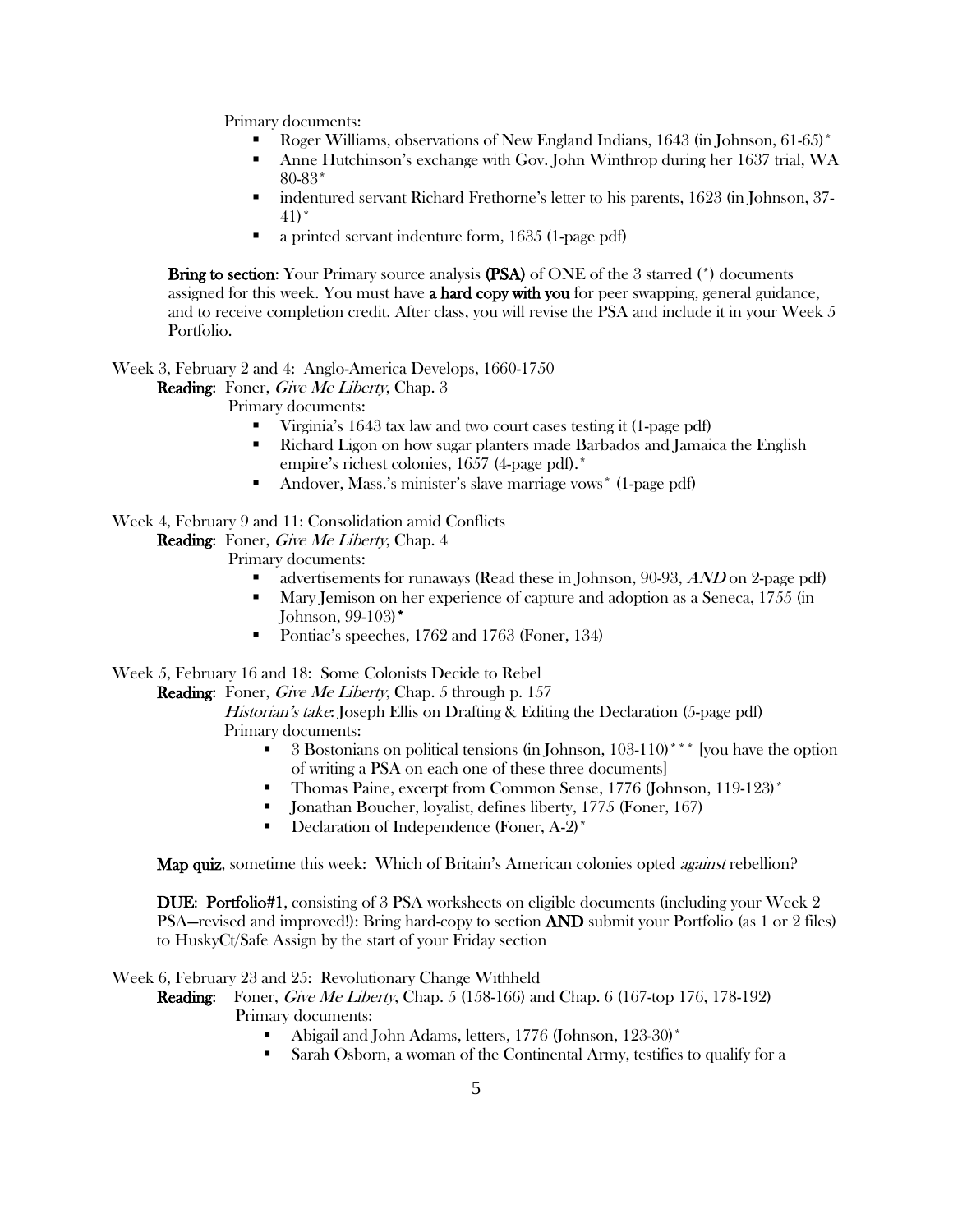pension, 1837; Painting of Deborah Sampson, with short bio (2-page pdf)

- Petitions of enslaved Massachusetts men, 1773 and 1777 (Foner, 187)
- Boston King's memoir of joining the British, 1798 (Johnson, 134-138)<sup>\*</sup>
- Joseph Brant, Mohawk, lobbies the British government, 1776 and 1783 (Johnson, 138-42)\*

Week 7, March 1 and 3: "We the People" in the 1780s

Reading: Foner, Give Me Liberty, Chap. 7; the Constitution and Bill of Rights (Foner, A-5 to A-12) Primary documents:

- Virginia slaveholders petition against the abolition of slavery, 1784-1785 (1-page pdf)
- Thomas Jefferson on slavery and race, 1782 (Johnson, 147-151)<sup>\*</sup>
- MIDTERM exam: will be held in our class session on Thursday March 3. The exam has two in-class parts: (1) test of your historical knowledge via true/false and matching challenges, on course materials for Weeks 1-7; and (2) this part will take the form (TBD, announced well beforehand) of either an essay or a primary source analysis (of a source you have not seen before). Part 3 of the exam takes place outside of class: it is a timed, on-line quiz on Foner, Ch. 7 and the Constitution/Bill of Rights. If applicable, you may bring to the exam a single sheet of bulleted notes that you must hand in with your blue book.

### Week 8, March 3 and 10: The Republic's First Decades

Reading: Foner, Give Me Liberty, Chaps. 8 and part of Chap. 9 (249-266)

Primary documents:

- French planter (anonymous), observations on the French and Haitian revolutions, 1791 (Johnson, 178-82 )\*
- Judith Sargent Murray arguments on "the Equality for the Sexes," 1790 (2-page pdf)\*
- Charity Bryant and Sylvia Drake of Weybridge, Vermont: were they married? Read Laura Miller's Salon summary of Rachel Hope Cleves's 2014 book (weblink, on HuskyCt)
- **Massachusetts mill operatives testify on factory conditions, 1845 (3-page pdf and** photograph)\*

Week 9, March 22 and 24: Markets, Labor, Migrations, and Politics

**Reading:** Foner, *Give Me Liberty*, rest of Chap. 9 (267-279) and Chap. 10

Historians' takes: Read EITHER (following your TA's directions): A) a conversation between William Cronon and Richard White on Indian peoples as "environmentalists" (4.3-page pdf), OR B) James R. Chiles on 'Was Congress all

that different back in the 1800s?' (4-page pdf)

Primary documents:

- New York lawyer and state constitutional convention delegate James Kent opposes expanding the vote, 1821 (1-page pdf)\*
- 3 documents on Cherokee removal (forced relocation): Extract from Pres. Andrew Jackson's 7th Annual Message to Congress, Dec. 7, 1835 (web link, see HuskyCT); and 2 Cherokee men's responses (Johnson, 211-216)<sup>\*\*\*</sup> [you have the option of writing a PSA on each one/any of these three documents]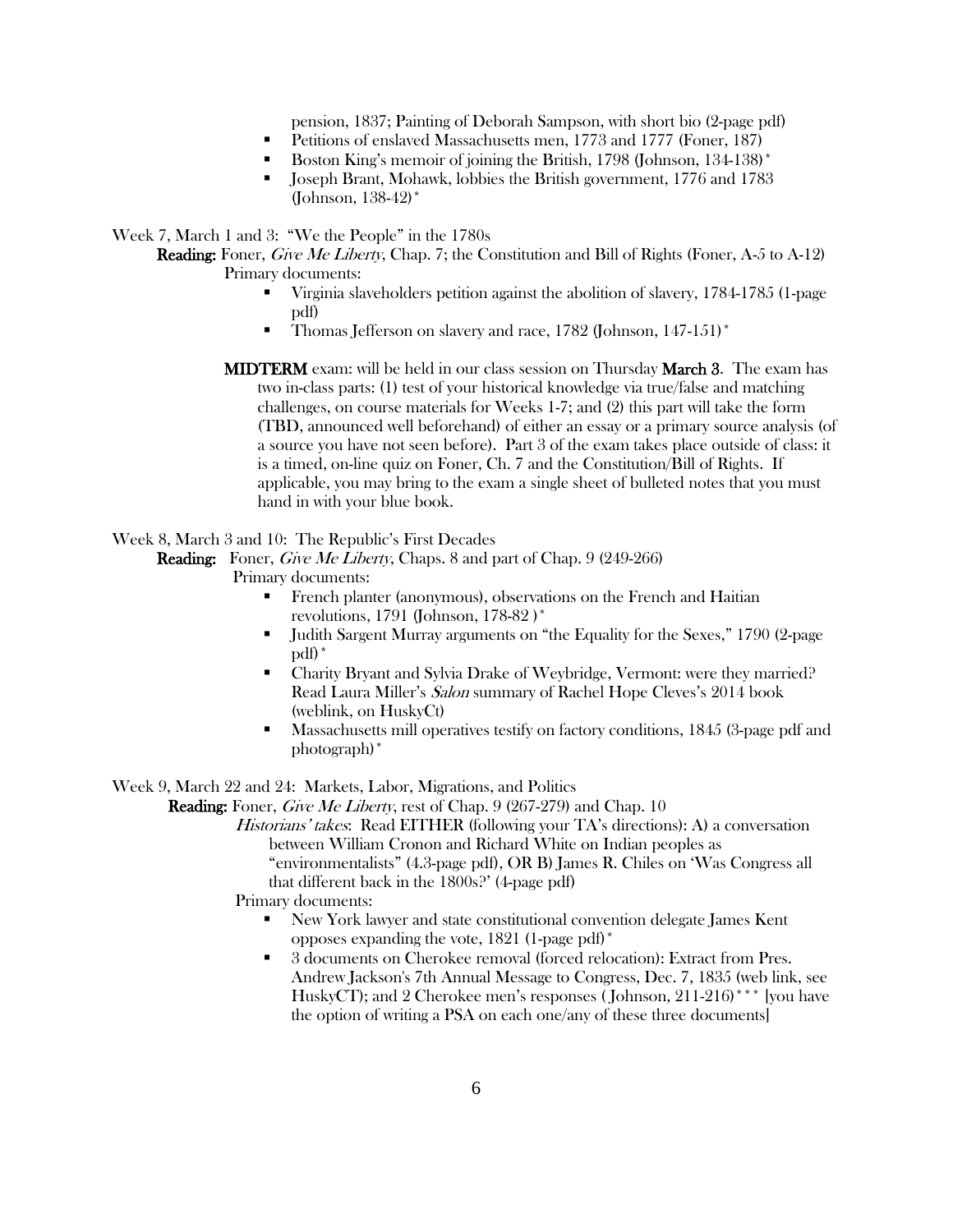## Week 10, March 29 and 31: The Centrality and Divisiveness of Slavery

Reading: Foner, Give Me Liberty, Chap. 11

Primary documents:

- Louisiana laws governing slavery, 1824 (2-page pdf)\*
- Joseph Taper's letter from Ontario, Canada, on his escape from slavery, 1840 (2 page pdf)\*
- James Henry Hammond's pro-slavery argument, 1845 (Johnson, 261-65)\*
- Frederick Douglass, excerpt from "What, to the Slave, Is the Fourth of July?", 1852 (Foner A25-28)\*

Bring to section: Your Comparative Primary source analysis worksheet (CPSA) on the documents assigned for this week. You must have a hard copy with you for peer swapping, general guidance, and to receive completion credit. After class, you will revise the CPSA and include it in your Week 12 Portfolio.

Week 11, April 5 and 6: Reform Movements

Reading: Foner, Give Me Liberty, Chap. 12

Primary documents:

- Seneca Falls convention delegates, Declaration of Sentiments, 1848 (Foner A-22-  $24)$  \*
- 2 documents TBA\*

You are encouraged to bring a PSA to Friday section this week.

Week 12, April 12 and 14: A House Divided

Reading: Foner, Give Me Liberty, Chap. 13

Web visit: Norton StudySpace: U.S. Tours→"Path to Civil War": Read the pushpins in chronological order

### Primary documents:

- 2 contending voices on the War Declared on Mexico in 1846—President James Polk and Congressman Abraham Lincoln (5-page pdf)<sup>\*</sup>
- Chinese and white miners at the head of Auburn Ravine, California, 1852 (daguerreotype by Starkweather) (read the background info, a 2-page pdf; zoom in by clicking twice on the digitized image: [http://content.cdlib.org/ark:/13030/tf4r29n6p3/\)](http://content.cdlib.org/ark:/13030/tf4r29n6p3/)
- Chief Justice Roger Taney's decision in the U.S. Supreme Court case of Dred Scott v. Sandford, 1857, excerpt (2-page pdf)<sup>\*</sup>
- **Lincoln-Douglas Debates, excerpt, 1858 (Foner, 392-93)**\*

Due: Portfolio #2, consisting of 3 PSAs on eligible documents from Weeks 6-12, plus your CPSA worksheet (from Week 10—revised, if you like!): Bring hard-copy to section **AND** submit your Portfolio (as 1 or 2 files) to HuskyCt by the start of your Friday section

Week 13, April 19 and 21: Civil War

Reading: Foner, Give Me Liberty, Chap. 14

- Historians' takes: James M. McPherson on A War that Never Goes Away (4-page pdf; required); and Read EITHER (following your TA's directions): A) Brian Holden Reid on the Battle of Bull Run in 1861 (4.5 page-pdf) OR B) Gerald Parshall on Who Was Lincoln? (3-page pdf)
- Web visit, optional: Norton StudySpace: U.S. Tours→"Civil War Battles"—read the pushpins in chronological order